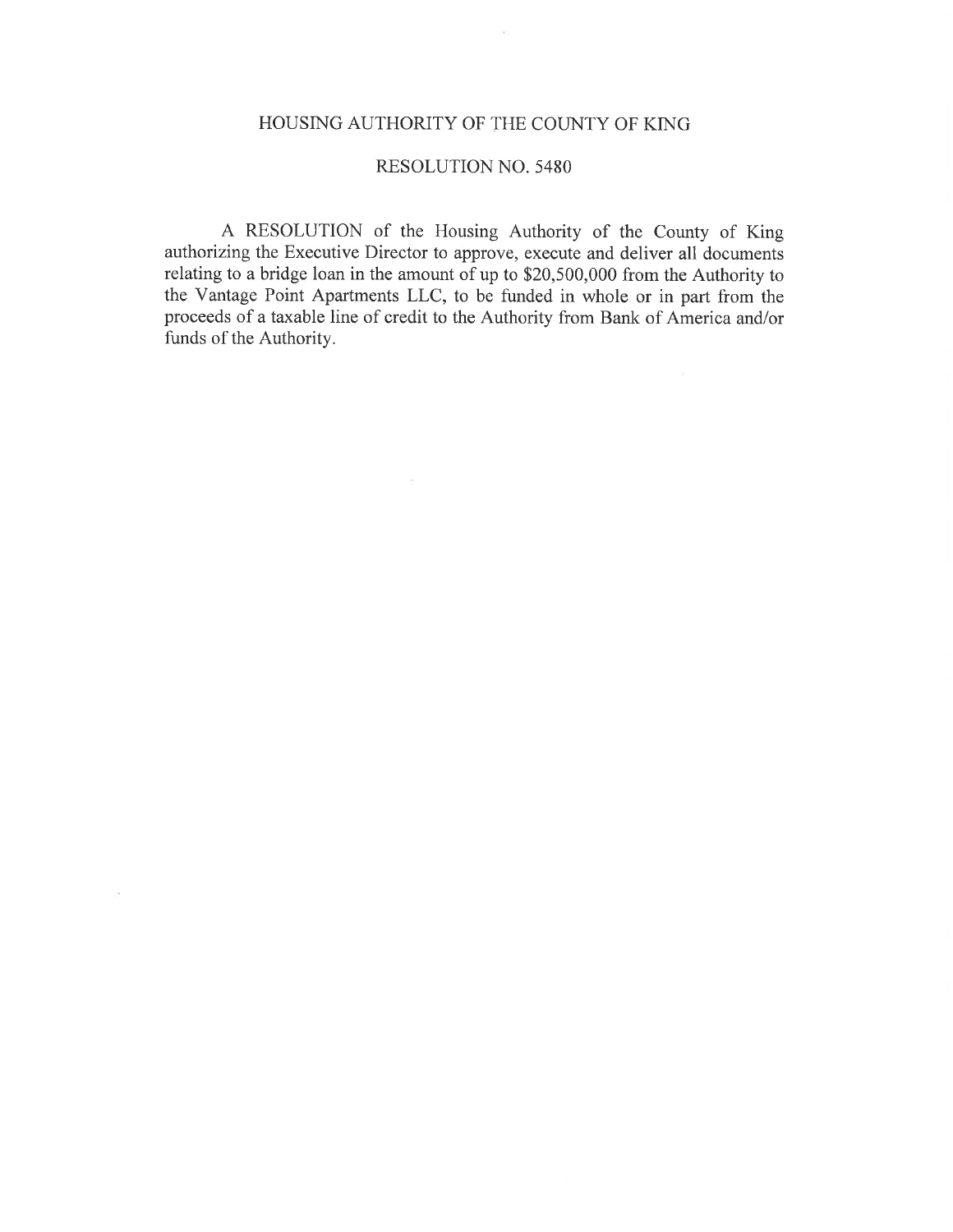#### HOUSING AUTHORITY OF THE COUNTY OF KING

#### **RESOLUTION NO. 5480**

A RESOLUTION of the Housing Authority of the County of King authorizing the Executive Director to approve, execute and deliver all documents relating to a bridge loan in the amount of up to \$20,500,000 from the Authority to the Vantage Point Apartments LLC, to be funded in whole or in part from the proceeds of a taxable line of credit to the Authority from Bank of America and/or funds of the Authority.

WHEREAS, the Housing Authority of the County of King (the "Authority") is the fee owner of certain real property located at 17901 105th Avenue Pl SE, Renton, Washington (the "Property"), upon which the Authority desires to develop Vantage Point Apartments, a 77-unit new construction senior/disabled public housing apartment community (the "Project"); and

WHEREAS, in furtherance of the Project and pursuant to Resolution No. 5477 adopted by the Board of Commissioners of the Authority on July 21, 2014, the Authority authorized the making of a bridge loan to Vantage Point Apartments LLC (the "Company") in an amount up to \$20,500,000 (the "Bridge Loan"); and

WHEREAS, the Authority anticipated that the Bridge Loan would be funded in full from the proceeds of a taxable line of credit (the "Line of Credit") provided the Authority by Bank of America or an affiliate thereof; and

WHEREAS, the Authority may now fund the Bridge Loan in whole or in part from the proceeds of the Line of Credit and/or general funds of the Authority.

NOW, THEREFORE, BE IT RESOLVED BY THE BOARD OF COMMISSIONERS OF THE HOUSING AUTHORITY OF THE COUNTY OF KING as follows:

Section 1. Bridge Loan. The Executive Director is authorized, empowered and directed,

on behalf of the Authority to fund the Bridge Loan authorized by Resolution No. 5477 in whole or

in part from the proceeds of the Line of Credit and/or funds of the Authority.

Section 2. Acting Officers Authorized. Any action required by this resolution to be taken by the Executive Director of the Authority may in his absence be taken by a duly authorized acting Deputy Executive Director of the Authority.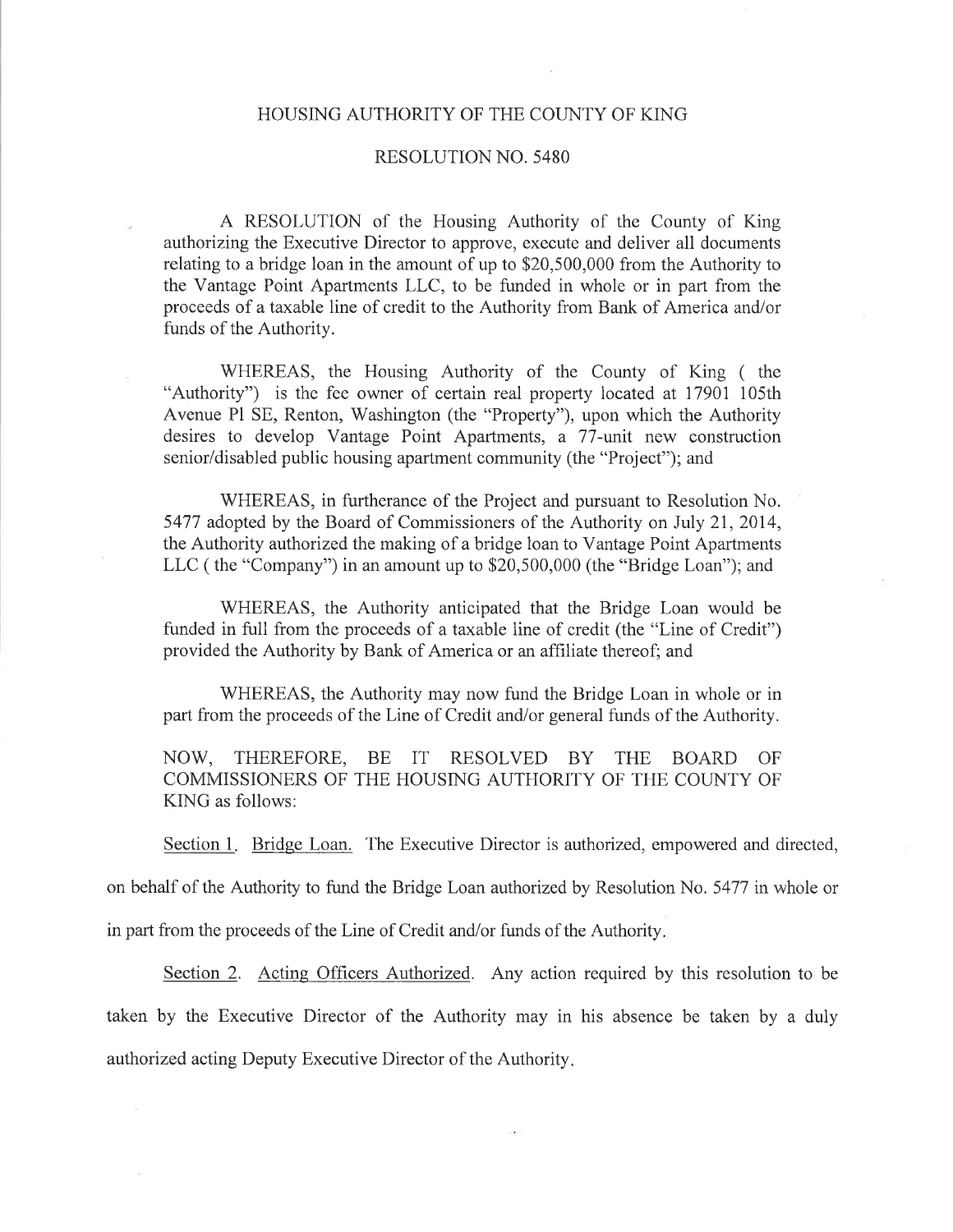Section 3. Prior Resolutions. Except to the extent amended herein, all provisions of Resolution 5477 remain in full force and effect.

Section 4. Effective Date. This resolution shall be in full force and effect from and after its adoption and approval.

ADOPTED by the Board of Commissioners of the Housing Authority of the County of King at an open public meeting this  $18<sup>th</sup>$  day of August, 2014.

> HOUSING AUTHORITY OF THE COUNTY OF **KING**

arnes By: Chair

ATTEST: Executive Director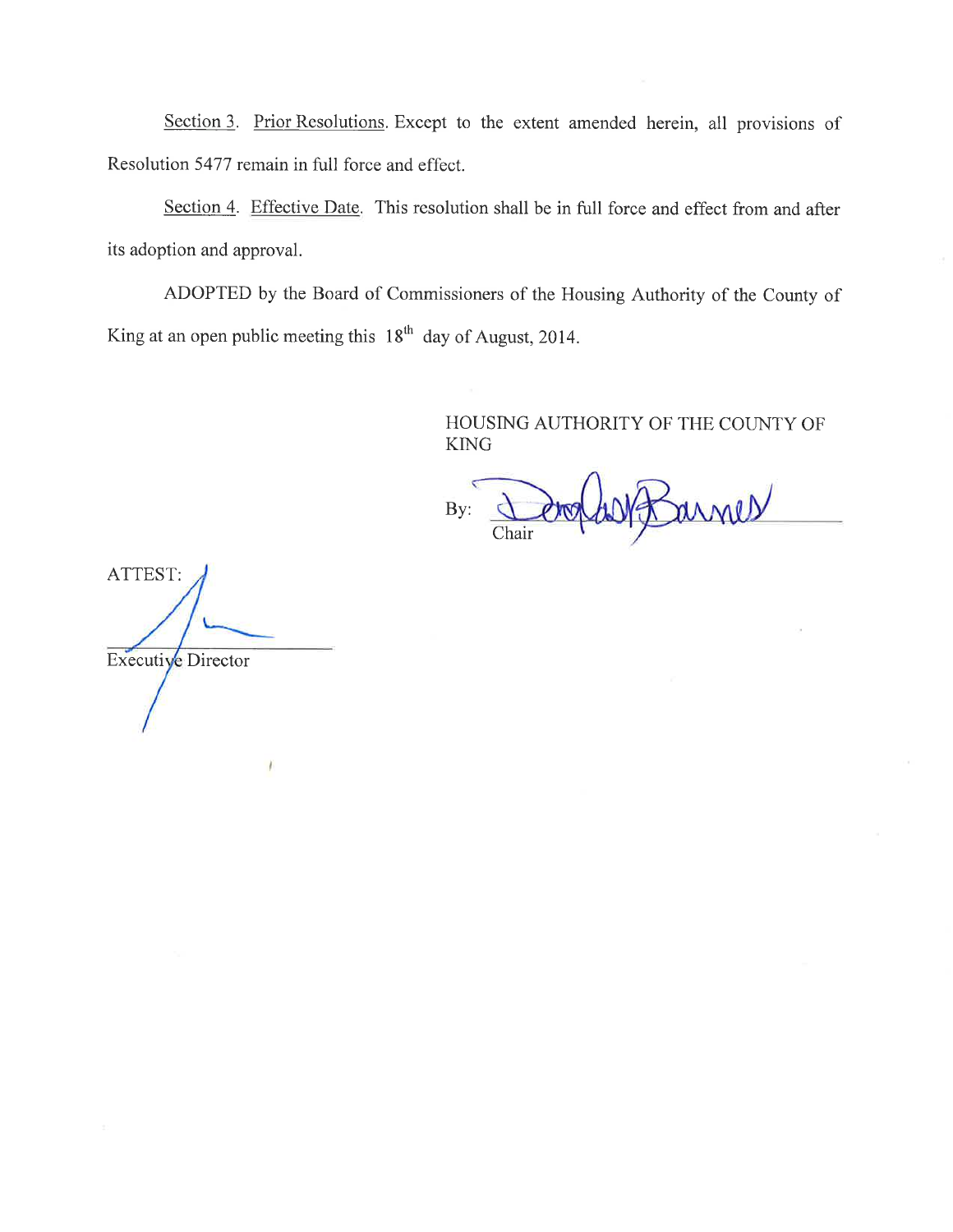#### **CERTIFICATE**

I, the undersigned, the duly chosen, qualified and acting Secretary and Executive Director of the Housing Authority of the County of King (the "Authority") and keeper of the records of the Authority, CERTIFY:

 $1.$ That the attached Resolution No. 5480 (the "Resolution") is a full, true and correct copy of the resolution of the Board of Commissioners (the "Board") of the Authority, as adopted at a special meeting of the Authority held on August  $18^{th}$ , 2014, and duly recorded in the minute books of the Authority;

 $\overline{2}$ . That written notice specifying the time and place of the special meeting and noting the business to be transacted was given to all members of the Board of Commissioners by mail, fax, electronic mail or personal delivery at least 24 hours prior to the special meeting, a true and complete copy of which notice is attached hereto as Appendix I;

 $\mathcal{E}$ That the written notice described above was also posted on the Authority's website and prominently displayed at the main entrance of the Authority's office at 600 Andover Park W., Tukwila, Washington 98188 and at the meeting site, if different, at least 24 hours prior to the special meeting;

That the written notice described above was given to each local radio or television  $4.$ station and to each newspaper of general circulation that has on file with the Authority a written request to be notified of special meetings and to any others to which such notices are customarily given by the Authority; and

5. That such meeting was duly convened and held in all respects in accordance with law, and, to the extent required by law, due and proper notice of such meeting was given; that a quorum was present throughout the meeting and a majority of the members of the Board of Commissioners of the Authority present at the meeting voted in the proper manner for the adoption of the Resolution; that all other requirements and proceedings incident to the proper adoption of the Resolution have been duly fulfilled, carried out and otherwise observed, and that I am authorized to execute this Certificate.

IN WITNESS WHEREOF, I have hereunto set my hand this 18th day of August, 2014.

Executive Director of the Authority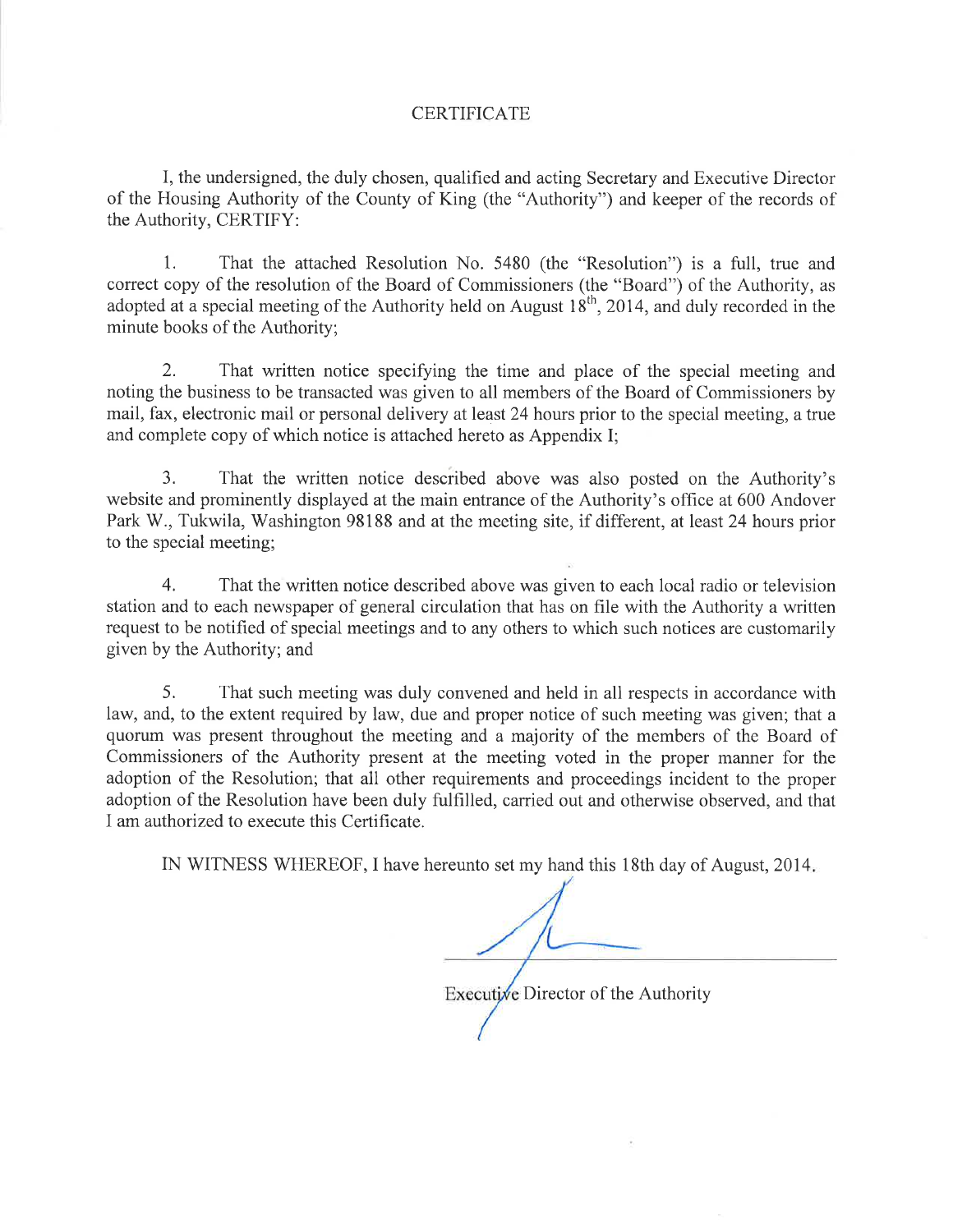APPEDIX I



# **SPECIAL MEETING OF THE BOARD OF COMMISSIONERS**

**August 18, 2014, 8:30 am** Wonderland Estates 14645 SE Renton Maple Valley Road Renton, WA 98058

# **A G E N D A**

- **I. Call to Order**
- **II. Roll Call**
- **III. Welcome to Wonderland Estates**
- **IV. Public Comment**
- **V. Approval of Minutes -** Board Meeting Minutes from July 21, 2014 **1**

# **VI. Approval of Agenda**

## **VII. Consent Agenda**

- A. Voucher Certification Report for June 2014 (General and Bond Properties) **<sup>2</sup>**
- B. Resolution No. 5478: Authorization for the Executive Director of the Housing Authority of King to enter into an Interlocal Agreement with the Housing Authority of the City of Yakima for Financial Consulting Services **3**

## **VIII. Resolutions for Discussion & Possible Action**

- A. Resolution No. 5479: Authorizing the Adoption of a Revised Risk Management Policy **<sup>4</sup>**
- B. Resolution No. 5480: Authorizing the Executive Director to approve, execute and deliver all documents relating to a Bridge Loan in the amount of up to \$20,500,000 from the Authority to the Vantage Point Apartments LLC, to be funded in whole or in part from the proceeds of a taxable line of credit to the Authority from Bank of America and/or funds of the Authority

**5**